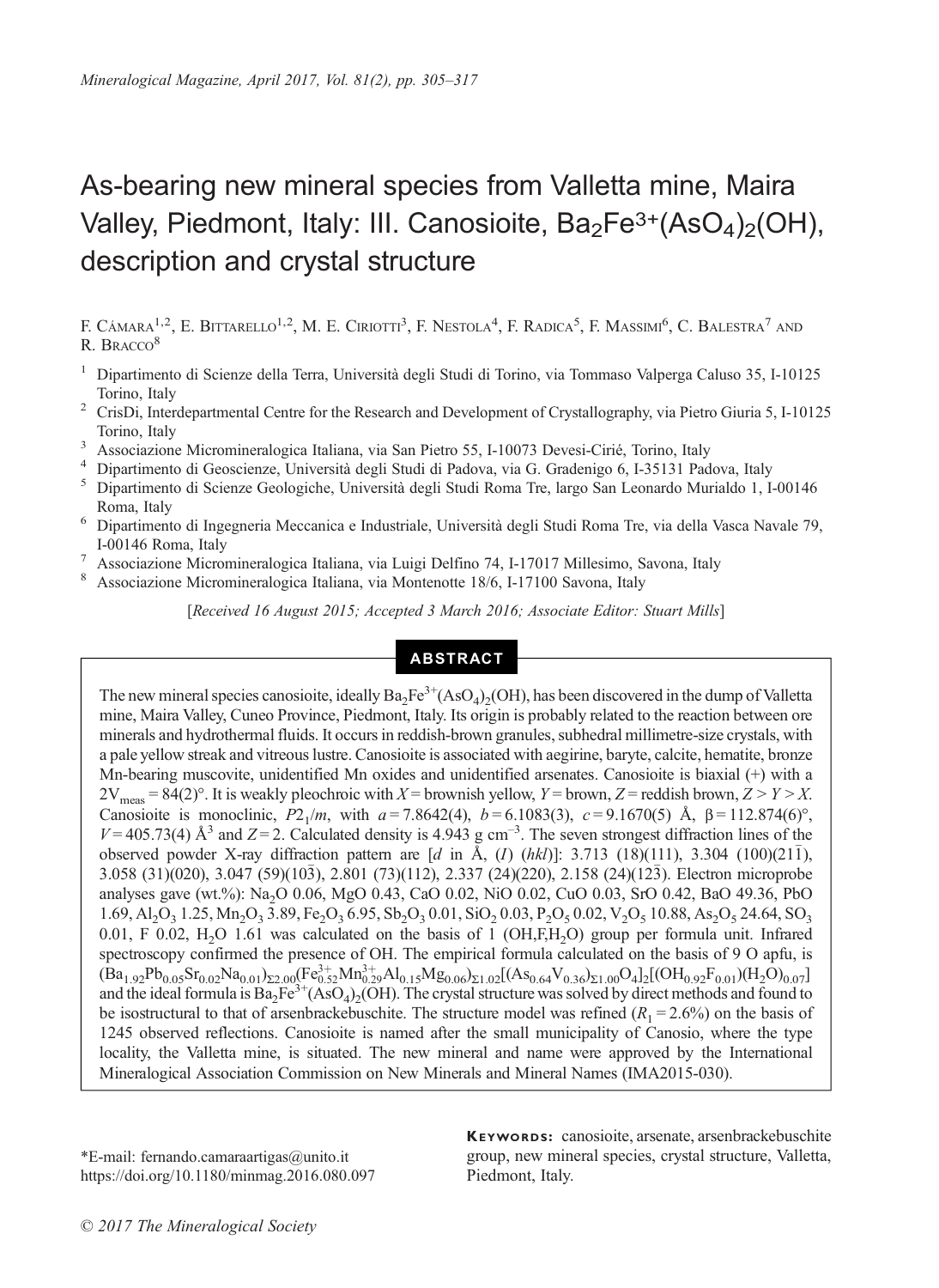### F. CÁMARA ET AL.

#### <span id="page-1-0"></span>Introduction

THIS is the third of a series of new mineral descriptions of As-bearing minerals from the Valletta mine [\(Cámara](#page-11-0) et al. 2014, [2015](#page-11-0)a). The sample containing canosioite was collected by one of the authors (CB) in the dumps of Valletta mine, Vallone della Valletta, Canosio municipality, Maira Valley, Cuneo Province, Piedmont, Italy (44° 23′54" N, 7°5′37" E, 2560 m asl). Canosioite is named after the small municipality of Canosio, of ∼80 inhabitants, where the type locality, the Valletta mine, is situated. The new mineral and name were approved by the International Mineralogical Association Commission on New Minerals, Nomenclature and Classification (|IMA2015-030, Cámara et al., 2015b). The holotype material is deposited in the mineralogical collection of the Museo Regionale di Scienze Naturali di Torino, Sezione di Mineralogia, Petrografia e Geologia, via Giovanni Giolitti 36, I–10123 Torino, Italy, catalogue number M/15941.

#### Geological setting and mineral occurrence

Historical and geological information on the Valletta mine are summarized in [Cámara](#page-11-0) et al. [\(2014\)](#page-11-0). The deposit at Valletta mine has never been studied from a genetic point of view and available geological data for the area are of limited detail. Moreover, the volume of mineralized body is rather limited on the surface. The mine dumps are the only remains of the former mining activities and consist of dispersed quartzites with quartz veins that contain a large variety of mineral phases rich in arsenic, vanadium, barium and strontium.

The new mineral is associated strictly with minerals such as almost colourless to brownish aegirine, baryte, calcite, hematite, bronze Mn-bearing muscovite, unidentified Mn oxides and unidentified Mn arsenates. Other minerals in specimens from the same dump locality are adelite, albite, arseniopleite, azurite, bariopharmacosiderite, berzeliite, braccoite (IMA 2013-093), braunite, coralloite, cryptomelane, diopside, fianelite, fluorapatite, gamagarite, ganophyllite, grandaite (IMA 2013-059), gypsum, hollandite, ilmenite, magnesioarfvedsonite, magnesio-riebeckite, magnetite, malachite, manganberzeliite, mimetite, neotocite, opal, orthoclase, palenzonaite, phlogopite, pyrobelonite, quartz, ranciéite, richterite, rhodochrosite, rhodonite, rutile, saneroite, talc, tetrahedrite, tilasite, tiragalloite, titanite, tokyoite, wallkilldellite, As-bearing fianelite, an  $Fe^{3+}/Mn^{3+}$ -bearing oxy



FIG. 1. Reddish-brown granules or subhedral crystals of canosioite on calcite (Field of view  $= 5$  mm) (collection and photo R. Bracco).

dravite, a uric acid dihydrate-like phase, and some potential new species under study.

#### Mineralogical characterization

#### Appearance and physical properties

Well-formed crystals of canosioite are very rare because of the almost total absence of discernible geodes. Only two small specimens of glassy opaque reddish-brown subhedral crystals were found, each around 2.5 mm×1 mm×1 mm in size. Thanks to the natural etching caused by weathering, those crystals were spilling out from a 1.5 cm wide white calcite vein (there were no ultraviolet light



FIG. 2. Back-scattered electron image of a thin section of canosioite (light grey) in association with baryte (medium grey).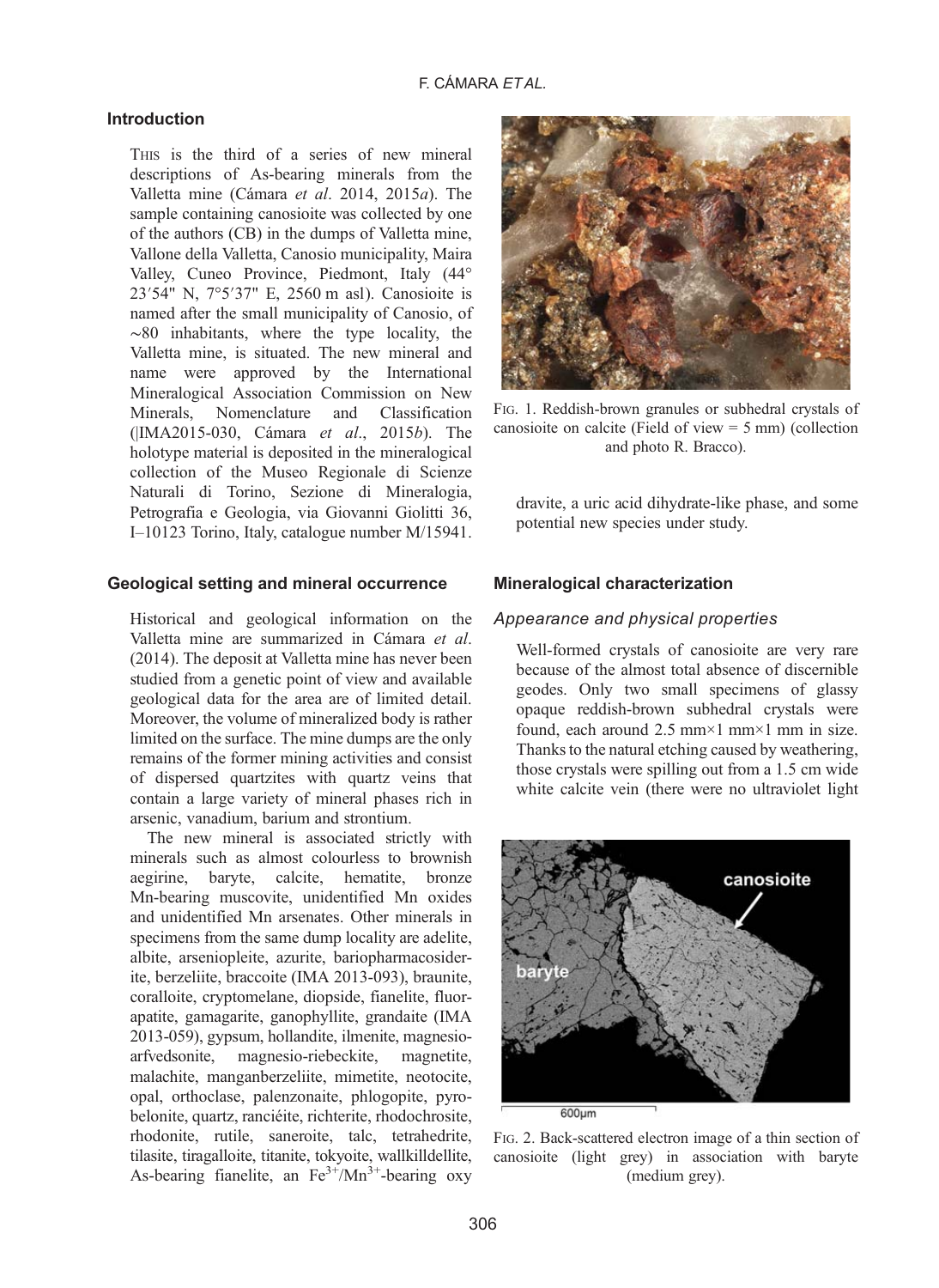responses at 356 and 264 nm). Traces of the same phase are also observed in a fracture of calcite, in the form of micro granules, still of reddish-brown colour, but in this case transparent.

The type sample containing canosioite is small and consists, almost entirely, of calcite and baryte with some strips of hematite and aegirine probably forming a soft and brownish massive material ([Figs](#page-1-0) [1](#page-1-0) and [2](#page-1-0)). Subhedral grained crystals (up to 0.3 mm) form massive aggregates.

Individual crystals are reddish-brown and no twinning was observed. Canosioite is translucent and has a pale yellow streak, a vitreous lustre, and does not fluoresce under shortwave or longwave ultraviolet light. Canosioite is optically biaxial (+) with a  $2V_{\text{meas}} = 84(2)^\circ$ . The values of refractive index were not determined, but the mean refractive index is estimated as 1.9, i.e. well beyond our available experimental range. Canosioite is weakly pleochroic with  $X =$  brownish yellow,  $Y =$  brown, Z  $=$  reddish brown,  $Z > Y > X$ .

The mineral is brittle. No cleavage or parting are observed. Hardness was measured by nanoindentation by using an Agilent Nano Indenter G200 at the Università di Roma Tre – LIME labs, performed in CSM (continuous stiffness measurement) mode, with a frequency of 45 Hz, amplitude of oscillation 2 nm, constant strain rate of  $0.05 \text{ s}^{-1}$ , and a maximum penetration depth of 1000 nm. Results of hardness and modulus profiles were obtained after averaging over 25 different tests. The instrument was completely re-calibrated before testing by performing a series of indentations on a certified amorphous silica reference sample. The observed elastic modulus is  $117.9 \pm 5.4$  GPa (displacement 100– 200 nm) and hardness is H:  $9.11 \pm 0.78$  GPa (displacement 100–200 nm); Vickers Hardness was calculated from H in order to calculate Mohs hardness, obtaining Mohs hardness of  $6-6\frac{1}{2}$ . Because the method for obtaining hardness used a continuous variation of the load, it is difficult to provide actual Vickers hardness units. Density was not measured due to the small crystal size. The calculated density obtained from the empirical formula and unit-cell parameters of the single crystal used for the crystal-structure determination is 4.943 g  $cm^{-3}$ .

## Chemical data

The chemical composition was determined using a Cameca SX-50 electron microprobe (wavelengthdispersive spectroscopy (WDS) mode) at the

Department of Geosciences (Università di Padova) on a mount obtained by embedding a fragment extracted from the holotype close to the place where the crystal used for the diffraction study was extracted. Major and minor elements were determined at 20 kV accelerating voltage and 20 nA beam current (beam size 2 μm), with 40 to 20 s counting time on both peak and background. X-ray counts were converted to oxide wt.% using the PAP correction program supplied by Cameca [\(Pouchou](#page-12-0) [and Pichoir, 1984](#page-12-0), 1985). The crystal studied in the thin section was found to be homogeneous ([Fig. 2](#page-1-0)). Elements detected by scanning electron microscopy with energy dispersive X-ray spectroscopy were measured with the electron microprobe in WDS mode except potassium which was below detection limits. The  $H<sub>2</sub>O$  content was calculated on the basis of one (OH,F,H2O) per formula unit and additional protons (thus forming  $H_2O$  groups) to balance the presence of heterovalent cations;  $Na<sup>+</sup>$ at A,  $Mg^{2+}$  at M sites. The average of four analyses are given in [Table 1.](#page-3-0)

The empirical formula, calculated on the basis of 9 O apfu (atoms per formula unit), is, within rounding errors,  $(Ba_{1.92}Pb_{0.05}Sr_{0.02}Na_{0.01})_{\Sigma2.00}$  $(\text{Fe}_{0.52}^{3+}\text{Mn}_{0.29}^{3+}\text{Al}_{0.15}\text{Mg}_{0.06})_{\Sigma1.02}[(\text{As}_{0.64}\text{V}_{0.36})_{\Sigma1.00}]$  $O_4$ <sub>12</sub>[(OH)<sub>0.92</sub>F<sub>0.01</sub>(H<sub>2</sub>O)<sub>0.07</sub>] and the simplified formula is  $(Ba, Pb, Sr, Na)<sub>2</sub>(Fe<sup>3+</sup>, Mn<sup>3+</sup>, Al, Mg)$  $[(As, V)O<sub>4</sub>]<sub>2</sub>[(OH), F<sub>1</sub>(H<sub>2</sub>O)].$  The ideal formula is  $Ba_2Fe^{3+}(AsO_4)_2(OH)$ , which requires BaO 49.04, Fe<sub>2</sub>O<sub>3</sub> 12.77, As<sub>2</sub>O<sub>5</sub> 36.75, H<sub>2</sub>O 1.44, total 100 wt.%.

Electron microprobe data of an unnamed Ba-Fe arsenate, found at the Sn-In-rich Mangabeira A-type Granite (Central Brazil), are quoted in [Moura](#page-12-0) et al. [\(2007\),](#page-12-0) but these data can probably be better assigned to bariopharmacosiderite than to the new species.

Canosioite is unreactive and insoluble in 2 M and 10% HCl, and  $65\%$  HNO<sub>3</sub>.

#### Micro-Raman spectroscopy and FTIR

The Raman spectrum of canosioite [\(Fig. 3\)](#page-3-0) was obtained at the Dipartimento di Scienze della Terra (Università di Torino) using a micro/macro Jobin Yvon Mod. LabRam HRVIS, equipped with a motorized x-y stage and an Olympus microscope. The back-scattered Raman signal was collected with a  $50\times$  objective and the Raman spectrum was obtained for a non-oriented crystal. The 632.8 nm line of a He-Ne laser was used as excitation; laser power (20 mW) was controlled by means of a series of density filters. The minimum lateral and depth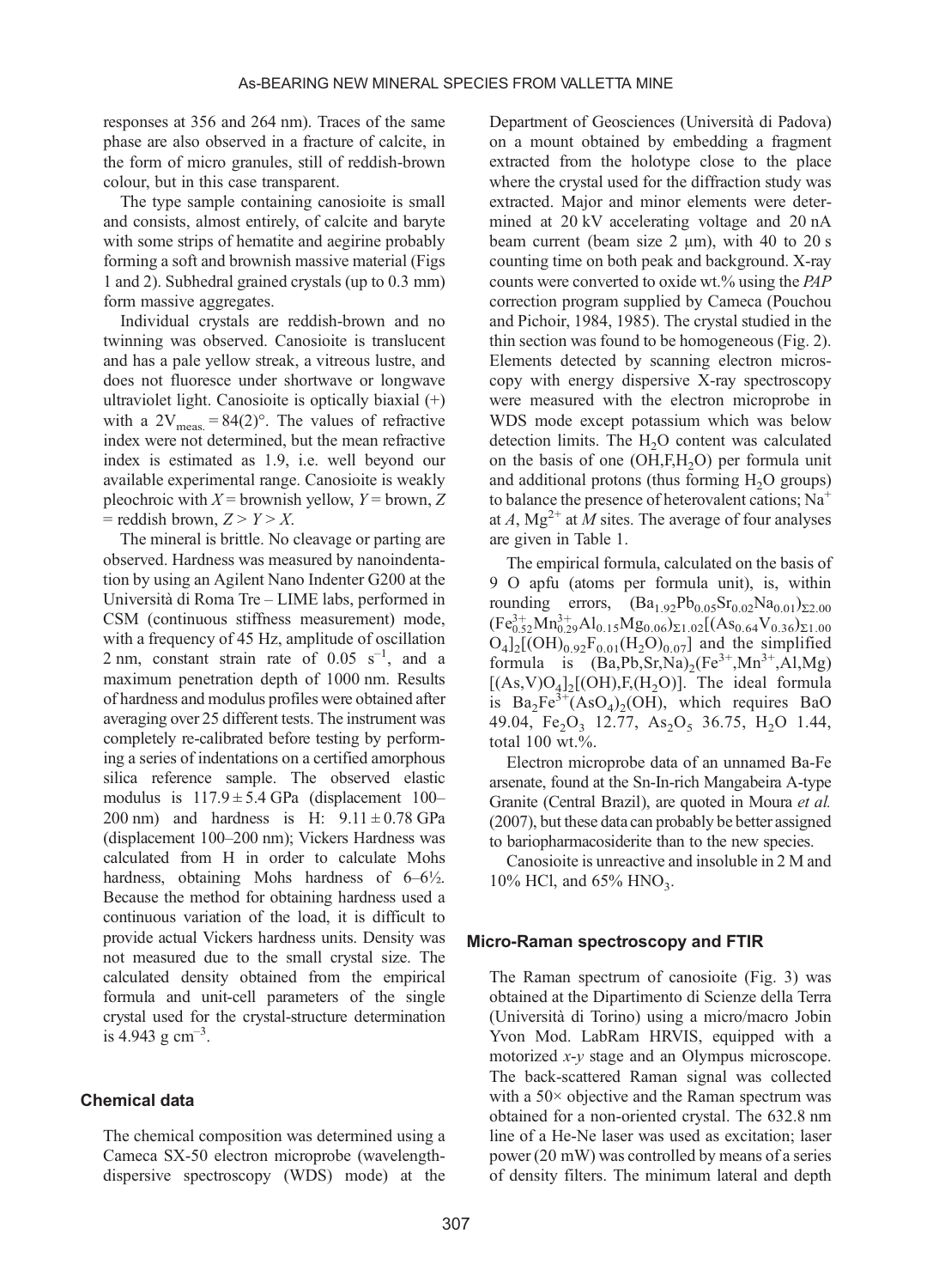|                   | $Wt.\%$ | Range         | SD   | Probe standard (crystal, line)                   |
|-------------------|---------|---------------|------|--------------------------------------------------|
| Na <sub>2</sub> O | 0.06    | $0.00 - 0.12$ | 0.05 | albite Amelia (TAP, $K\alpha$ )                  |
| MgO               | 0.43    | $0.35 - 0.56$ | 0.09 | synthetic periclase (TAP, $K\alpha$ )            |
| CaO               | 0.02    | $0.00 - 0.03$ | 0.01 | diopside (TAP, $K\alpha$ )                       |
| N <sub>i</sub> O  | 0.02    | $0.00 - 0.05$ | 0.02 | NiO (LIF, $K\alpha$ )                            |
| CuO               | 0.03    | $0.00 - 0.08$ | 0.04 | metallic Cu (LIF, $K\alpha$ )                    |
| SrO               | 0.42    | $0.26 - 0.77$ | 0.25 | celestine (PET, $L\alpha$ )                      |
| BaO               | 49.36   | 48.86 - 50.27 | 0.65 | baryte (LIF, $L\alpha$ )                         |
| PbO               | 1.69    | $1.47 - 2.02$ | 0.26 | Pb (PET, $M\alpha$ )                             |
| $Al_2O_3$         | 1.25    | $1.23 - 1.27$ | 0.02 | corundum (TAP, $K\alpha$ )                       |
| $Mn_2O_3$         | 3.89    | $3.65 - 4.19$ | 0.22 | MnTiO <sub>3</sub> (LIF, $K\alpha$ )             |
| $Fe_2O_3$         | 6.95    | $6.60 - 7.18$ | 0.25 | Fe <sub>2</sub> O <sub>3</sub> (LIF, $K\alpha$ ) |
| $Sb_2O_3$         | 0.01    | $0.00 - 0.04$ | 0.02 | $Sb_2S_3$ (PET, $L\alpha$ )                      |
| SiO <sub>2</sub>  | 0.03    | $0.01 - 0.06$ | 0.02 | diopside (TAP, $K\alpha$ )                       |
| $P_2O_5$          | 0.02    | $0.00 - 0.08$ | 0.04 | apatite (TAP, $K\alpha$ )                        |
| $V_2O_5$          | 10.88   | $8.80 - 9.48$ | 0.48 | vanadinite (LIF, $K\alpha$ )                     |
| $As_2O_5$         | 24.64   | 24.06-25.34   | 0.46 | synthetic AsGa (TAP, $L\alpha$ )                 |
| SO <sub>3</sub>   | 0.01    | $0.00 - 0.04$ | 0.02 | sphalerite (PET, $K\alpha$ )                     |
| F                 | 0.02    | $0.00 - 0.09$ | 0.05 | fluorite (TAP, $K\alpha$ )                       |
| H <sub>2</sub> O  | 1.61    | $1.58 - 1.68$ |      |                                                  |
| $Q = F$           | $-0.01$ | $0.00 - 0.04$ | 0.05 |                                                  |
| Total             | 101.34  |               |      |                                                  |
|                   |         |               |      |                                                  |

<span id="page-3-0"></span>TABLE 1. Analytical data for canosioite.

SD – standard deviation.

resolution was set to few μm. The system was calibrated using the  $520.6 \text{ cm}^{-1}$  Raman band of silicon before each experimental session. The spectra were collected with multiple acquisitions (2 to 3) with single counting times ranging between 20 and 30 s. The spectrum was recorded using the LabSpec 5 program from 100 to 4000  $cm^{-1}$ . Fourier transform infrared (FTIR, [Fig. 4](#page-4-0)) transmission



FIG. 3. Raman spectra of canosioite showing the  $100-4000$  cm<sup>-1</sup> range and the region between 100 and 1200 cm<sup>-1</sup> enlarged.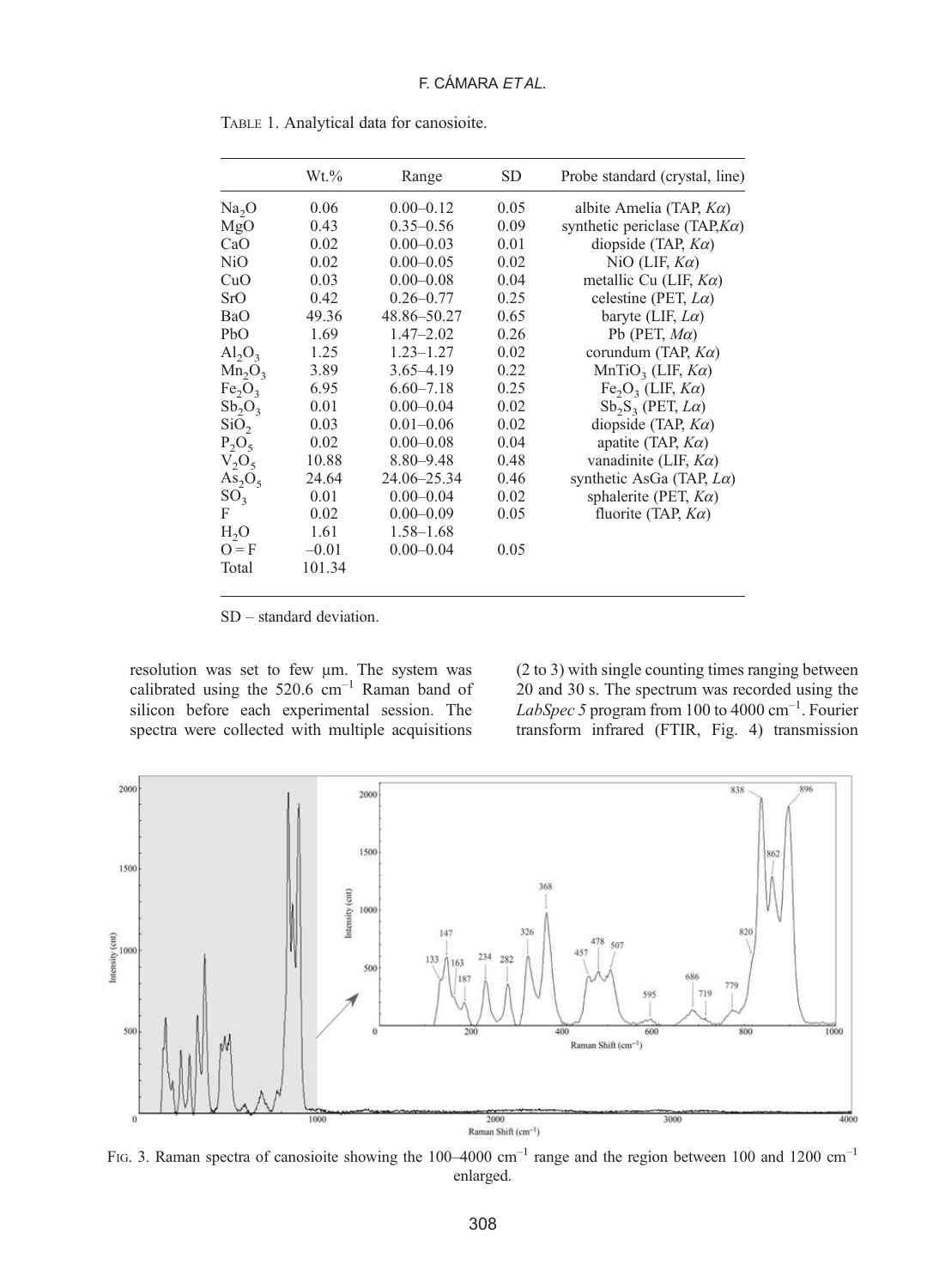<span id="page-4-0"></span>

FIG. 4. FTIR spectrum of canosioite in the  $100-4000$  cm<sup>-1</sup> region and between 100 and 1200 cm<sup>-1</sup>.

spectrum (64 scans) recorded using a diamond anvil cell (High Pressure Diamond Optics, Inc.) were obtained with a spectrophotometer Bruker Vertex 70 coupled with a Hyperion 3000 microscope at Centro Conservazione e Restauro "La Venaria Reale" (CCR, Torino Italy) equipped with an MCT detector (Infrared Associates Inc.), working in the spectral range from 4000 to 600 cm−<sup>1</sup> with an average spectral resolution of 4 cm<sup>-1</sup>.

The Raman spectrum confirms the presence of  $(AsO<sub>4</sub>)<sup>3</sup>$ , although it is very difficult to separate the contributions of arsenate from those of vanadate groups. In the region  $200-600$  cm<sup>-1</sup> multiple Raman bands are observed at 234, 282 and 368 cm–<sup>1</sup>  $(As<sup>5+</sup>-O$  bending vibrations), while bands at  $326 \text{ cm}^{-1}$  is probably due to V–O bending vibrations [\(Nakamoto, 1986\)](#page-12-0). Same bands are found in the grandaite  $(Sr_2Al(AsO_4)_2(OH)_2)$  spectrum [\(Cámara](#page-11-0) et al., 2014) but are shifted to mostly lower frequencies (213, 308, 347 cm−<sup>1</sup> ). Bands occurring at wavenumbers lower than 200 cm−<sup>1</sup> correspond to M–O and lattice modes (133, 147, 163 and 187 cm–<sup>1</sup> ) according to arsenate vibrations [\(Myneni](#page-12-0) et al., 1998a,b and [Nakamoto, 1986\)](#page-12-0). Two bands are also observed at those frequencies in grandaite (120 and 162 cm<sup>-1</sup>). A weak and broad band centred around  $480 \text{ cm}^{-1}$  is also present, which may be resolved into component bands at 457 and 507 cm<sup>-1</sup> (As-O) and 478 cm<sup>-1</sup> (the same for As–O and V–O). Again, that group of bands are also present in grandaite but this time shifted to higher frequencies. In addition grandaite shows bands well resolved at 382 (with shoulder at 386  $cm^{-1}$ ), 418 and 425 cm<sup>-1</sup>. In the region of 600–950 cm<sup>-1</sup>: weak multiple overlapping bands are observed at 686 and  $719 \text{ cm}^{-1}$ , not present in grandaite. The three most intense peaks are centred at 838, 862 and

 $896 \text{ cm}^{-1}$  that can correspond to the  $(AsO<sub>4</sub>)<sup>3</sup>$ stretching mode, although they are similar to those expected for the  $(VO<sub>4</sub>)<sup>3-</sup>$  groups. A shoulder at 820 cm<sup>-1</sup> is probably related to the  $VO<sub>4</sub>$  symmetric stretching mode ([Farmer, 1974\)](#page-11-0). Very similar band frequencies have been observed for grandaite ([Cámara](#page-11-0) et al., 2014) which has its three most intense peaks centred at 833, 857 and 899  $cm^{-1}$ ([Fig. 5](#page-5-0)), although the shoulder at 820 cm<sup>-1</sup> is not present in agreement with its very low V content ([Cámara](#page-11-0) et al., 2014). The FTIR spectra are less resolved. However, a large convoluted absorption peak is present at ∼850 cm–<sup>1</sup> , with a weak shoulder at ∼790 cm–<sup>1</sup> . Surprisingly, no bands were observed in the range between  $2500$  and  $4000$  cm<sup>-1</sup> in the Raman spectrum. The absence of strong bands with frequencies higher than  $1000 \text{ cm}^{-1}$  would indicate the absence of OH groups in canosioite. The same difficulties in observing bands in the range between  $2500$  and  $4000 \text{ cm}^{-1}$  of the Raman spectrum were also found in grandaite [\(Cámara](#page-11-0) et al., 2014). However, the FTIR spectrum in grandaite showed the presence of broad bands centred at  $\sim$ 3150 cm<sup>-1</sup> and the absence of any discernible clear absorption at ∼1650 cm–<sup>1</sup> , thus confirming the presence of hydrogen as hydroxyl groups but not of  $(H_2O)$  as proposed for arsenbrackebuschite (Fig. 4). From the trace amount of F detected in the electron microprobe analysis and, on the basis of crystal structure refinement (see later on), we consider that (OH) groups are also present in canosioite.

#### X-ray diffraction

The powder X-ray diffraction pattern of canosioite was obtained at CrisDi (Interdepartmental Centre for the Research and Development of Crystallography,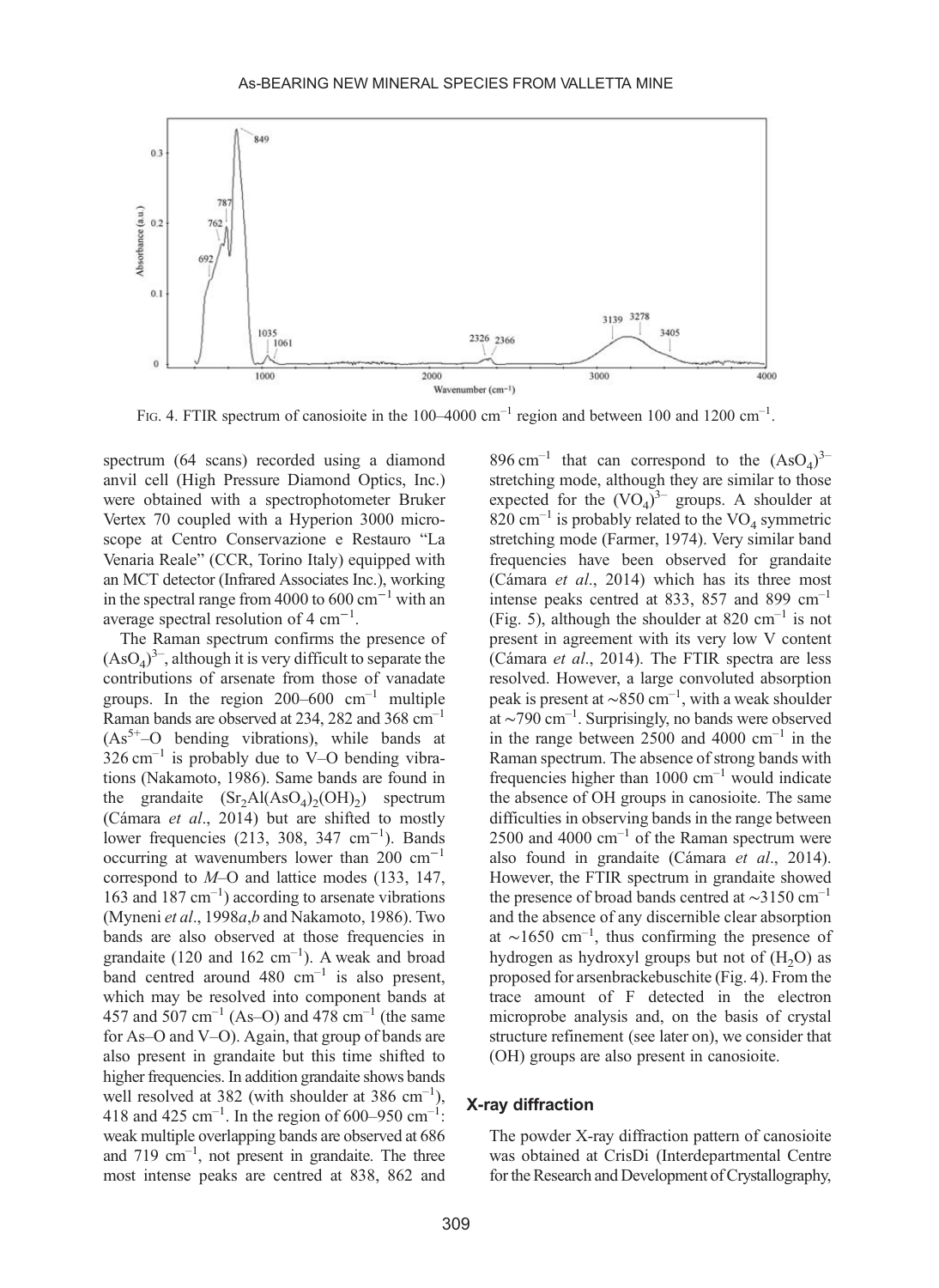F. CÁMARA ET AL.

<span id="page-5-0"></span>

FIG. 5. Raman spectrum of canosioite compared to that of grandaite [\(Cámara](#page-11-0) et al., 2014) in the 100–1100 cm<sup>-1</sup> region.

Torino, Italy) using an Oxford Gemini R Ultra diffractometer equipped with a CCD area detector, with graphite-monochromatized MoKα radiation. Indexing of the reflections was based on a calculated powder pattern obtained from the structural model, using the software LAZY PULVERIX [\(Yvon](#page-12-0) et al., [1977](#page-12-0)). Experimental and calculated data are reported in [Table 2](#page-6-0). The unit-cell parameters refined from the powder data with the software GSAS (Larson and Von Dreele, 1994) are  $a = 7.871(3)$ ,  $b = 6.117(2)$ ,  $c = 9.158(5)$  Å,  $\beta = 112.80(3)$ ° and  $V = 405.9(3)$  Å<sup>3</sup>.

Single-crystal X–ray diffraction data were collected using an Oxford Gemini R Ultra diffractometer equipped with a CCD area detector at CrisDi (Università di Torino) using graphitemonochromatized Mo*Kα* radiation ( $λ = 0.71073$  Å). A crystal fragment of 0.1 mm  $\times$  0.05 mm  $\times$  0.06 mm, showing sharp optical extinction behaviour was used for collecting intensity data. No crystal twinning was observed. Crystal data and experimental details are reported in [Table 3.](#page-6-0)

The intensities of 2505 reflections with  $-11 < h <$ 9,  $-9 < k < 8, -11 < l < 13$  were collected to 64.4°20 using 1° frame width and an integration time of 5.5 and 22 s (retakes). We collected 3 ω scans, with a total of 207 frames and a detector-to-crystal distance of 55 mm. Data were integrated and corrected for Lorentz and polarization background effects, using the package CrysAlisPro, Agilent Technologies, Version 1.171.36.20 (release 27-06- 2012 CrysAlis171.36.24). Refinement of the unitcell parameters was based on 1471 measured reflections. At room temperature, the unit-cell parameters are  $a = 7.8642(4)$ ,  $b = 6.1083(3)$ ,  $c =$ 9.1670(5) Å, β = 112.874(6)°,  $V = 405.73(4)$  Å<sup>3</sup>, space group  $P2_1/m$ ,  $Z=2$ . The *a*:*b*:*c* ratio is 1.288:1:1.501. A total of 1405 independent reflections were collected and the structure was solved and refined by means of the SHELX set of programs ([Sheldrick, 2008\)](#page-12-0). Scattering curves for neutral atoms were taken from International Tables for Crystallography [\(Wilson, 1992\)](#page-12-0). The structure was refined starting from the atom coordinates of grandaite [\(Cámara](#page-11-0) et al., 2014). At convergence, a residue in the Fourier difference close to O7 was interpreted as a proton and was added to the model. Hydrogen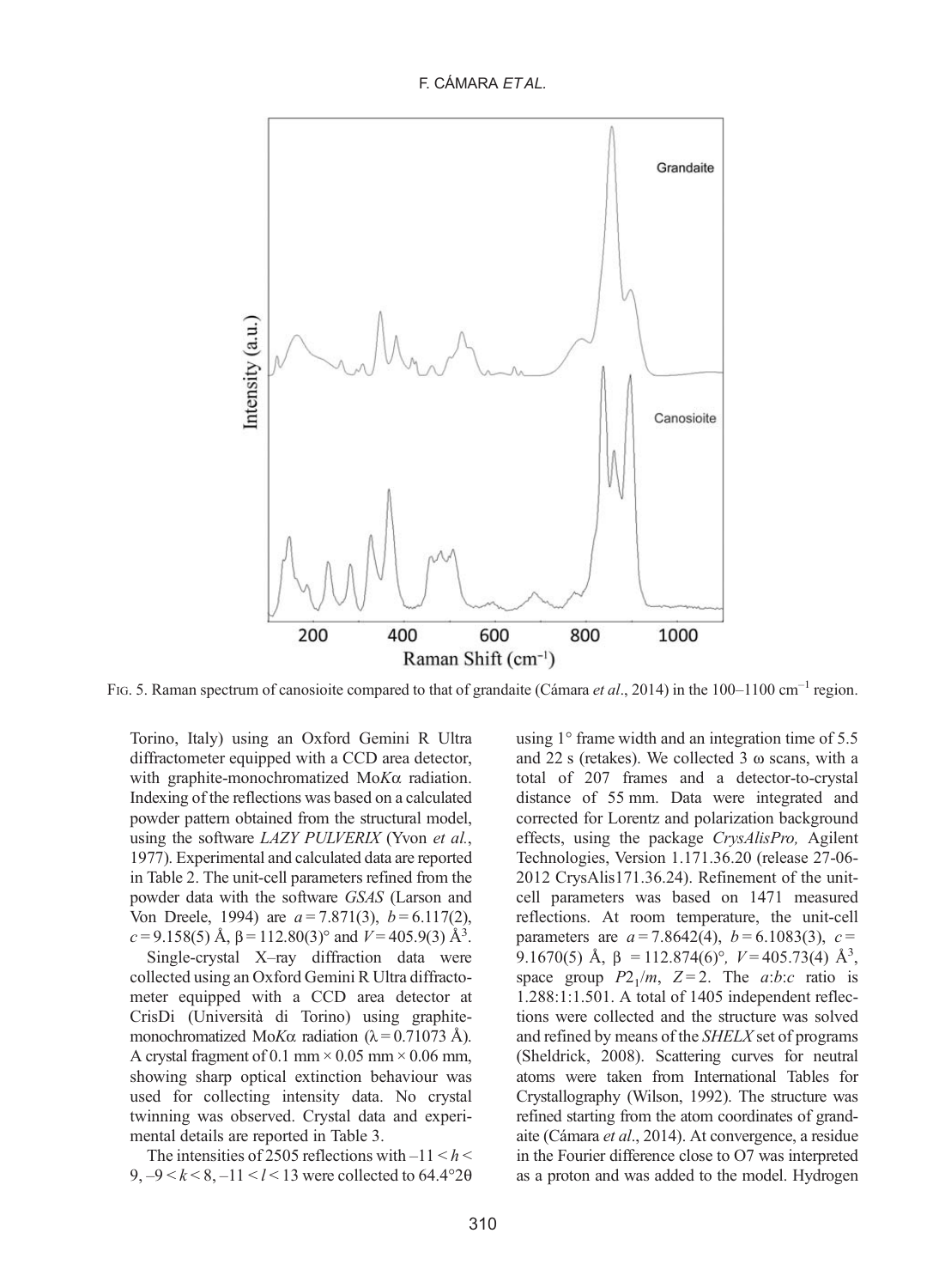<span id="page-6-0"></span>TABLE 2. Powder X-ray diffraction data for canosioite.\*

| h                | k              | l                                   | $d_{\text{obs}}(\text{Å})$ | $d_{calc}(\text{Å})$ |                       |                        |
|------------------|----------------|-------------------------------------|----------------------------|----------------------|-----------------------|------------------------|
|                  |                |                                     |                            |                      | Int. <sub>(obs)</sub> | Int. <sub>(calc)</sub> |
| 1                | 1              | $\theta$                            | 4.674                      | 4.670                | 7                     | 6                      |
| 1                | 1              | 1                                   | 3.713                      | 3.712                | 18                    | 16                     |
| $\mathbf{0}$     | 1              |                                     | 3.470                      | 3.474                | 9                     | 5                      |
| 2                | 1              | $\frac{2}{1}$                       | 3.304                      | 3.304                | 100                   | 100                    |
| $\bf{0}$         | 2              | $\bf{0}$                            | 3.058                      | 3.054                | 31                    | 47                     |
| 1                | $\bf{0}$       | $\frac{1}{2}$                       | 3.047                      | 3.056                | 59                    | 69                     |
| 2                | 1              |                                     | 3.037                      | 3.039                | 13                    | 11                     |
| $\overline{2}$   | $\overline{0}$ | $\mathbf{1}$                        | 2.941                      | 2.941                | 11                    | 10                     |
| $\boldsymbol{0}$ | 2              | 1                                   | 2.874                      | 2.872                | 15                    | 10                     |
| 1                | $\overline{c}$ | $\theta$                            | 2.817                      | 2.814                | 9                     | 6                      |
| 1                | $\mathbf{1}$   | 2                                   | 2.801                      | 2.802                | 73                    | 60                     |
| $\mathfrak{2}$   | $\mathbf{1}$   | $\mathbf{1}$                        | 2.651                      | 2.650                | 8                     | 12                     |
| $\overline{2}$   | $\mathbf{1}$   | $\overline{3}$                      | 2.553                      | 2.557                | 13                    | 9                      |
| $\mathbf{2}$     | 2              | $\bf{0}$                            | 2.337                      | 2.335                | 24                    | 24                     |
| $\mathbf{1}$     | 2              | $\bar{3}$                           | 2.158                      | 2.160                | 24                    | 36                     |
| 3                | $\overline{0}$ |                                     | 2.115                      | 2.115                | 11                    | 18                     |
| 3                | 1              | $rac{1}{4}$ $rac{4}{3}$ $rac{1}{1}$ | 1.921                      | 1.924                | 18                    | 18                     |
| 4                | $\mathbf{0}$   |                                     | 1.893                      | 1.895                | 7                     | 8                      |
| 2                | 3              |                                     | 1.809                      | 1.808                | 16                    | 13                     |
| $\mathbf{1}$     | 1              | $\overline{4}$                      | 1.763                      | 1.765                | 9                     | 5                      |
| 3                | $\overline{c}$ | $\mathbf{1}$                        | 1.740                      | 1.739                | 15                    | 20                     |
| 1                | $\overline{3}$ |                                     | 1.712                      | 1.711                | 14                    | 16                     |
| $\overline{4}$   | $\mathfrak{2}$ | $rac{2}{2}$ $\frac{1}{5}$           | 1.652                      | 1.652                | 13                    | 10                     |
| 1                | $\overline{c}$ |                                     | 1.553                      | 1.556                | 13                    | 9                      |
|                  |                |                                     |                            |                      |                       |                        |

\*Only reflections with  $I_{\text{cal}} > 6\sigma(I_{\text{cal}})$  are listed. The seven strongest reflections are reported in bold.

atom coordinates and isotropic displacement parameters were refined without constraints. Refinement converged to  $R_1 = 2.58\%$  for 1245 observed reflections with  $F_0 > 4\sigma(F_0)$  and and 3.30% for all 1405 data and 88 parameters without restraints.

[Tables 4, 5](#page-7-0) and [6](#page-8-0) report displacement parameters, the atomic coordinates, and selected bond distances and angles, respectively, for canosioite. Bond-valence calculations using the parameters of [Brown \(1981\)](#page-11-0) are reported in [Table 7](#page-8-0). Tables of structure factors and the crystallographic information file have been deposited with the Principal Editor of Mineralogical Magazine and are available from www.minersoc.org/pages/e\_journals/dep [mat\\_mm.html.](http://www.minersoc.org/pages/e_journals/dep_mat_mm.html)

#### Description of the structure

#### Structure model

The crystal structure of canosioite ([Fig. 6\)](#page-9-0) is isostructural with those of members of the brackebuschite supergroup with the general formula of

|             |  | TABLE 3. Crystal data and summary of parameters |  |
|-------------|--|-------------------------------------------------|--|
|             |  | describing data collection and refinement for   |  |
| canosioite. |  |                                                 |  |

| Crystal system                                    | Monoclinic                     |
|---------------------------------------------------|--------------------------------|
| Space group                                       | $P2_1/m$                       |
| Unit-cell dimensions                              |                                |
| a(A)                                              | 7.8642(4)                      |
| b(A)                                              | 6.1083(3)                      |
| c(A)                                              | 9.1670(5)                      |
| $\beta$ (°)                                       | 112.874(6)                     |
| $V(\AA^3)$                                        | 405.73(4)                      |
| Ζ                                                 | 2                              |
| $\mu$ (mm <sup>-1</sup> )                         | 16.71                          |
| F(000)                                            | 525                            |
| $D_{\text{calc}}$ (g cm <sup>-3</sup> )           | 4.943                          |
| Crystal size (mm)                                 | $0.10 \times 0.05 \times 0.06$ |
| Radiation type                                    | Mo <i>K</i> α (0.71073 Å)      |
| Temperature $(K)$                                 | 298                            |
| $\theta$ range for data collection ( $\degree$ )  | $4.1 - 32.2$                   |
|                                                   | 0.026                          |
| $R_{\text{int}}$                                  | 2505                           |
| Reflections collected                             |                                |
| Independent reflections                           | 1405                           |
| $F_{\sim} > 4\sigma(F)$                           | 1245                           |
| Refinement method                                 | least-squares matrix:          |
|                                                   | full                           |
| No. of refined parameters                         | 88                             |
| Final $R_{obs}$ (%) all data                      | 3.3                            |
| $R_1$ (%) $F_0 > 4\sigma(F)$                      | 2.6                            |
| $wR_2(%) F_0 > 4\sigma(F)$                        | 5.5                            |
| Highest peak/deepest hole<br>$(e \text{ Å}^{-3})$ | $1.16/-1.31$                   |
| Goodness of fit on $F^2$                          | 1.017                          |

 $A_2$ <sup>VI</sup> $M$ <sup>IV</sup> $T$ O<sub>4</sub>)<sub>2</sub>X, where  $A = Pb^{2+}$ ,  $Ba^{2+}$ ,  $Sr^{2+}$ ,  $Ca^{2+}$ ,  $\overline{M}$  = Fe<sup>3+</sup>, Al<sup>3+</sup>, Mn<sup>3+</sup>, Zn<sup>2+</sup>, Fe<sup>2+</sup>, Cu<sup>2+</sup>, T = As<sup>5+</sup>,  $V^{5+}, P^{5+}, S^{6+}, X = OH^{-}, F^{-}, H_2O$ : chains of  $[M^{3+,2+}]$  $(T^{5+}O_4)_2X$ ] units are connected through interstitial divalent cations (Pb, Sr, Ba for arsenbrackebuschite, grandaite and canosioite, respectively) in the A sites  $[A(1)$  and  $A(2)]$  [\(Fig. 5\)](#page-5-0). In canosioite, the interstitial sites  $A(1)$  and  $A(2)$  are occupied almost exclusively by Ba and very minor Pb and Sr. The  $M^{3+}$  octahedron is occupied dominantly by  $Fe^{3+}$ in canosioite, but significant amounts of  $Mn^{3+}$ and Al are also present, It shares edges with other M octahedra forming a chain along [010]. The shared edge has one anion that, depending on the charge of the cation at the octahedron in each mineral species belonging to the group, can be an OH group or a H2O molecule, and the other anion is shared with the apex of a  $T^{5+}O_4$  tetrahedron [the  $T(1)$  site]. The remaining four anions coordinating the octahedron are linked to the edge of another  $T^{5+}O_4$  tetrahedron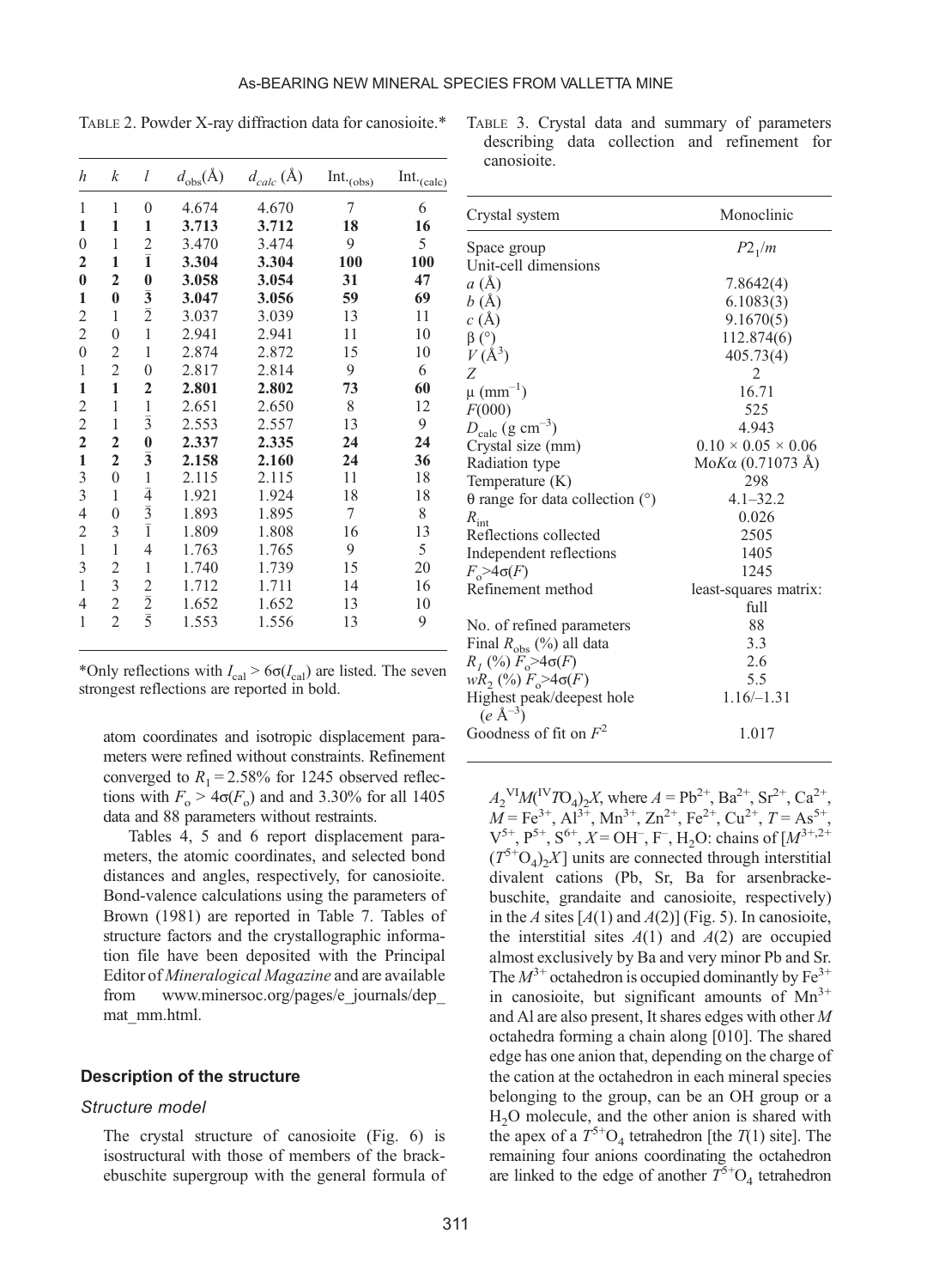# F. CÁMARA ET AL.

| Site           | Mult. | Occ.           | x/a            | y/b           | z/c        | $U_{eq}$    |
|----------------|-------|----------------|----------------|---------------|------------|-------------|
| T(1)           | 2e    | 0.412(12)As    | 0.43719(9)     | $\frac{1}{4}$ | 0.17014(7) | 0.0080(2)   |
|                |       | $0.588(12)$ V  |                |               |            |             |
| T(2)           | 2e    | 0.686(14)As    | 0.04486(7)     | $\frac{1}{4}$ | 0.33357(6) | 0.00664(19) |
|                |       | $0.314(14)$ V  |                |               |            |             |
| $\overline{M}$ | 2a    | $0.233(9)$ Mg  | $\overline{0}$ | $\theta$      | $\theta$   | 0.0078(2)   |
|                |       | 0.767(9)Fe     |                |               |            |             |
| A(1)           | 2e    | 0.957(13)Ba    | 0.26494(4)     | $\frac{1}{4}$ | 0.75236(4) | 0.01679(12) |
|                |       | $0.043(13)$ Sr |                |               |            |             |
| A(2)           | 2e    | 0.906(13)Ba    | 0.67834(4)     | $\frac{1}{4}$ | 0.58533(4) | 0.01018(10) |
| O(1)           | 4f    | $0.094(13)$ Sr | $-0.0055(4)$   | 0.5185(4)     | 0.7815(3)  | 0.0144(6)   |
| O(2)           | 2e    |                | 0.2660(5)      | $\frac{1}{4}$ | 0.4567(4)  | 0.0186(9)   |
| O(3)           | 2e    |                | 0.9115(6)      | $\frac{1}{4}$ | 0.4349(5)  | 0.0245(10)  |
| O(4)           | 4f    |                | 0.4942(4)      | 0.0281(4)     | 0.2873(3)  | 0.0173(6)   |
| O(5)           | 2e    |                | 0.5514(6)      | $\frac{1}{4}$ | 0.0489(5)  | 0.0325(12)  |
| O(6)           | 2e    |                | 0.1986(5)      | $\frac{1}{4}$ | 0.0466(4)  | 0.0168(8)   |
| O(7)           | 2e    |                | 0.8295(5)      | $\frac{1}{4}$ | 0.9316(4)  | 0.0123(8)   |
| H(7)           | 2e    |                | 0.765(14)      | $\frac{1}{4}$ | 0.979(11)  | $0.07(3)$ * |

<span id="page-7-0"></span>TABLE 4. Atoms, site occupancies, fractional atom coordinates (Å) and equivalent isotropic displacement parameters  $(A^2)$  for the studied canosioite crystal.

\*The temperature factor has the form  $exp(-T)$  where  $T = 8\pi^2 U(sin(\theta)/\lambda)^2$  for isotropic atomic displacements.

(the  $T(2)$  site) alternating in both sides. Vanadium is frequently present and is disordered among  $T(1)$ and  $T(2)$  sites. It is expected that a complete solid solution exists between canosioite and gamagarite  $Ba_2Fe^{3+}(\text{VO}_4)_2(\text{OH}).$ 

The interstitial sites in canosioite are almost fully occupied by Ba, with 0.05 apfu of Pb at  $A(1)$  and 0.02 apfu of Sr at  $A(2)$ . Vanadium is not dominant at

T sites and is distributed among both sites but preferentially at  $T(1)$ , which is also slightly larger and more distorted ([Table 6\)](#page-8-0). The  $T(1)$  site is also more distorted in grandaite [\(Cámara](#page-11-0) et al., 2014), but not in arsenbrackebuschite, which has a larger and more distorted  $T(2)$  site [\(Hofmeister and](#page-11-0) [Tillmanns, 1978](#page-11-0)), probably due to the distorted coordination of lead at the  $A(1,2)$  sites.

TABLE 5. Anisotropic displacement parameters\* for canosioite (Å).

| site | $U^{11}$    | $I^{22}$    | $II^{33}$   | $U^{12}$   | $U^{13}$    | I/23          |
|------|-------------|-------------|-------------|------------|-------------|---------------|
| T(1) | 0.0077(3)   | 0.0085(4)   | 0.0067(3)   | $\Omega$   | 0.0017(2)   | $\theta$      |
| T(2) | 0.0078(3)   | 0.0062(3)   | 0.0062(3)   | 0          | 0.0031(2)   | $\Omega$      |
| M    | 0.0100(4)   | 0.0067(4)   | 0.0062(4)   | 0.0004(3)  | 0.0025(3)   | 0.0006(3)     |
| A(1) | 0.01548(17) | 0.0234(2)   | 0.01428(18) | $\left($   | 0.00889(13) | $\Omega$      |
| A(2) | 0.00996(15) | 0.01118(16) | 0.00970(15) | $\Omega$   | 0.00415(11) | $\Omega$      |
| O(1) | 0.0185(13)  | 0.0121(13)  | 0.0134(12)  | 0.0001(11) | 0.0071(10)  | $-0.0009(11)$ |
| O(2) | 0.0122(17)  | 0.027(2)    | 0.0141(18)  | 0          | 0.0025(14)  | $\Omega$      |
| O(3) | 0.021(2)    | 0.034(2)    | 0.028(2)    | $\Omega$   | 0.0189(18)  | $\theta$      |
| O(4) | 0.0172(13)  | 0.0136(13)  | 0.0190(13)  | 0.0004(11) | 0.0047(11)  | 0.0014(11)    |
| O(5) | 0.020(2)    | 0.063(3)    | 0.023(2)    | 0          | 0.0175(18)  | $\Omega$      |
| O(6) | 0.0151(17)  | 0.0188(19)  | 0.0151(18)  | $\Omega$   | 0.0043(14)  | $\Omega$      |
| O(7) | 0.0131(17)  | 0.0098(17)  | 0.0137(17)  | 0          | 0.0047(14)  | $\Omega$      |

\*The temperature factor has the form  $\exp(-T)$  where  $T = 2\pi^2 \Sigma_{ij}(h(i)h(j)U(i,j)a^*(i)a^*(j))$ .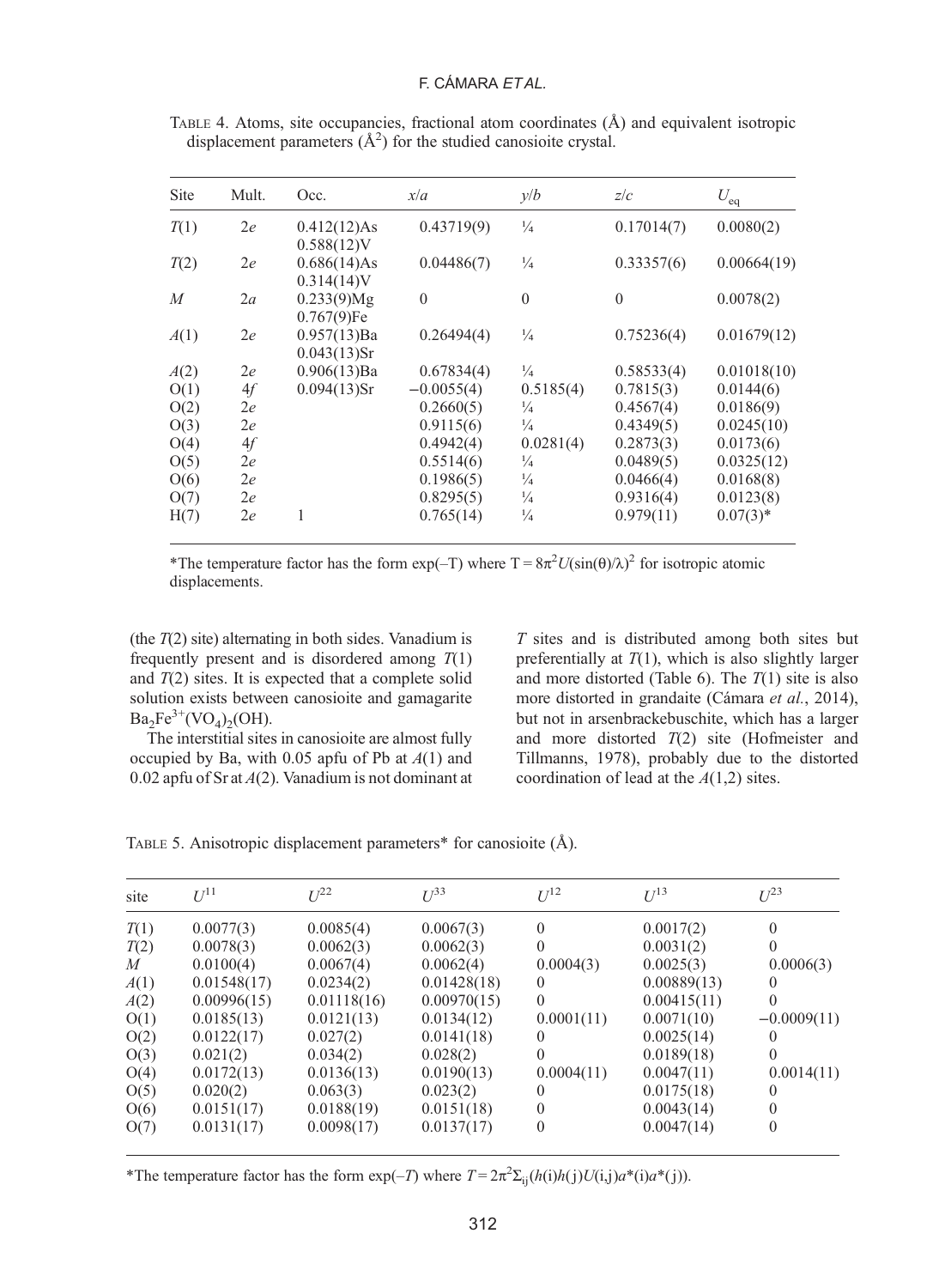| $T(1)$ –O(4) (×2)<br>$-O(5)$<br>$-O(6)$<br>$T(1)-O$<br>$V(\AA^3)$<br>$\sigma^2*$<br>$\lambda^*$    | 1.679(3)<br>1.679(4)<br>1.775(4)<br>1.703<br>2.53<br>3.916<br>1.002   | $A(1)$ –O(4) (×2)<br>$-O(2)$<br>$-O(5)$<br>$-O(1)(x2)$<br>$-O(6)$<br>$-O(3)$<br>$\leq$ A(1)–O><br>$V(\AA^3)$ | 2.672(3)<br>2.713(4)<br>2.775(4)<br>2.779(3)<br>2.939(4)<br>3.147(4)<br>2.810<br>33.06 |
|----------------------------------------------------------------------------------------------------|-----------------------------------------------------------------------|--------------------------------------------------------------------------------------------------------------|----------------------------------------------------------------------------------------|
| $T(2)$ –O(3)<br>$-O(2)$<br>$-O(1)(x2)$<br>$V(\AA^3)\sigma^2*\lambda^*$                             | 1.649(4)<br>1.665(4)<br>1.719(3)<br>1.688<br>2.47<br>1.485<br>1.001   | $A(2)$ –O(3)<br>$-O(4)$ (×2)<br>$-O(4)$ (×2)<br>$-O(7)$<br>$-O(1)(x)$<br>$-O(2)$<br>$-O(2)$ (×2)             | 2.689(4)<br>2.706(3)<br>2.885(3)<br>2.925(4)<br>2.938(3)<br>2.989(4)<br>3.130(9)       |
| $M=O(7)$ (×2)<br>$-O(1)$ (×2)<br>$-O(6)$ (×2)<br>$M=O$<br>$V(\AA^3)$<br>$\sigma^2*$<br>$\lambda^*$ | 1.967(2)<br>1.990(3)<br>2.106(3)<br>2.021<br>10.88<br>24.728<br>1.009 | $\leq$ A(2)-O><br>$V(\AA^3)$<br>$O(7)$ -H $(7)$<br>$O(7)^{10}(5)$<br>$O(5)$ $H(7)$<br>$O(7)$ -H- $O(5)$      | 2.902<br>54.60<br>0.787(10)<br>2.787(6)<br>2.017(10)<br>166(9)°                        |

<span id="page-8-0"></span>TABLE 6. Main interatomic distances (Å) and geometrical parameters for canosioite.

\*Mean quadratic elongation  $(\lambda)$  and the angle variance (σ<sup>2</sup>) were computed according to Robinson et al. (1971).

#### Hydrogen bonding

Moderate hydrogen bonding is suggested in the canosioite. An inspection of Table 7 shows that there is one oxygen site with bond valence

incidence  $\leq$  1.5 vu: O(7). There is one short acceptor–donor distance corresponding to a moderate hydrogen bond  $[O(7)\cdots O(5) = 2.878(10)$  Å, Table 6]. Using the relation v  $(cm^{-1}) = 3592$  $-304 \times 10^{9}$ ·exp( $-d(O \cdots O)/0.1321$ ) ([Libowitzky,](#page-12-0) [1999\)](#page-12-0), we should expect (OH) stretching bands at ∼3380 cm<sup>-1</sup>. Frequencies at ∼3150 cm<sup>-1</sup> are observed in the FTIR spectrum of canosioite ([Fig. 4](#page-4-0)). The positions of one hydrogen atom was observed in the Fourier-difference maps at convergence and was added to the model. In particular, the position observed for the H(7) atom shows a bond with oxygen at the  $O(7)$  anion site  $(0.79(1)$  Å) with a short  $H(7)\cdots O(5)$  distance of 2.017(10) Å. The presence of divalent cations at M sites and of monovalent cations at the  $A(1,2)$  sites must be charge balanced with higher charge at  $T(1,2)$  sites or can be compensated with some  $(H<sub>2</sub>O)$  replacing (OH) groups at O(7) as proposed in arsenbrackebuschite ([Hofmeister and Tillmanns, 1978\)](#page-11-0). For that reason,  $0.07$  (H<sub>2</sub>O) pfu were calculated (see chemistry section). However, the occupancy of the second proton bonded to the  $O(7)$  is far too low to be observed in a Fourier-difference map or to be detected with FTIR with a crushed grain in a diamond anvil cell. It is worth noting that the acceptor oxygen at O(5) site is undersaturated even after calculating the contribution from the hydrogen bond (bond valence incidence of 1.71 vu, Table 7). A similar situation was also observed in grandaite by [Cámara](#page-11-0) et al. (2014). In addition, the equivalent displacement parameter for this atom is the highest (c. twice all the other anions but  $O(3)$ ). This reflects a stressed topology that may explain the observed

TABLE 7. Bond-valence calculations for canosioite (Brown, 1981).

| Site     | T(1)         | T(2)         | M                                                                            | A(1)                   | A(2)                                        | H(7)  | Σ                          |
|----------|--------------|--------------|------------------------------------------------------------------------------|------------------------|---------------------------------------------|-------|----------------------------|
| O(1)     |              | $1.147^{22}$ | $0.510^{x2}$                                                                 | $0.259^{x2}$           | $0.168^{x2}$                                |       | 2.084                      |
| O(2)     |              | 1.325        |                                                                              | 0.310                  | 0.147<br>$0.100^{x2}$ .<br>$x2 \rightarrow$ |       | 1.882                      |
| O(3)     |              | 1.384        |                                                                              | 0.169                  | 0.330                                       |       | 1.883                      |
| O(4)     | $1.277^{x2}$ |              |                                                                              | $0.346^{x2\downarrow}$ | $0.315^{x2}$<br>$0.194^{x2}$                |       | 2.131                      |
| O(5)     | 1.277        |              |                                                                              | 0.262                  |                                             | 0.176 | 1.714                      |
| O(6)     | 0.987        |              |                                                                              | 0.097                  |                                             |       | 1.832                      |
| O(7)     |              |              | $\substack{0.374^{x2\downarrow} \\ 0.543^{x2\downarrow} \\ x2 \rightarrow }$ |                        | 0.174                                       | 0.793 | 2.053                      |
| b.v.     | 4.816        | 5.002        | 2.854                                                                        | 2.048                  | 2.205                                       | 0.969 | 17.894/17.794 <sup>1</sup> |
| Agg. ch. | 5.000        | 5.000        | 2.941                                                                        | 2.000                  | 2.000                                       | 1.000 |                            |

Values are expressed in valence units (vu).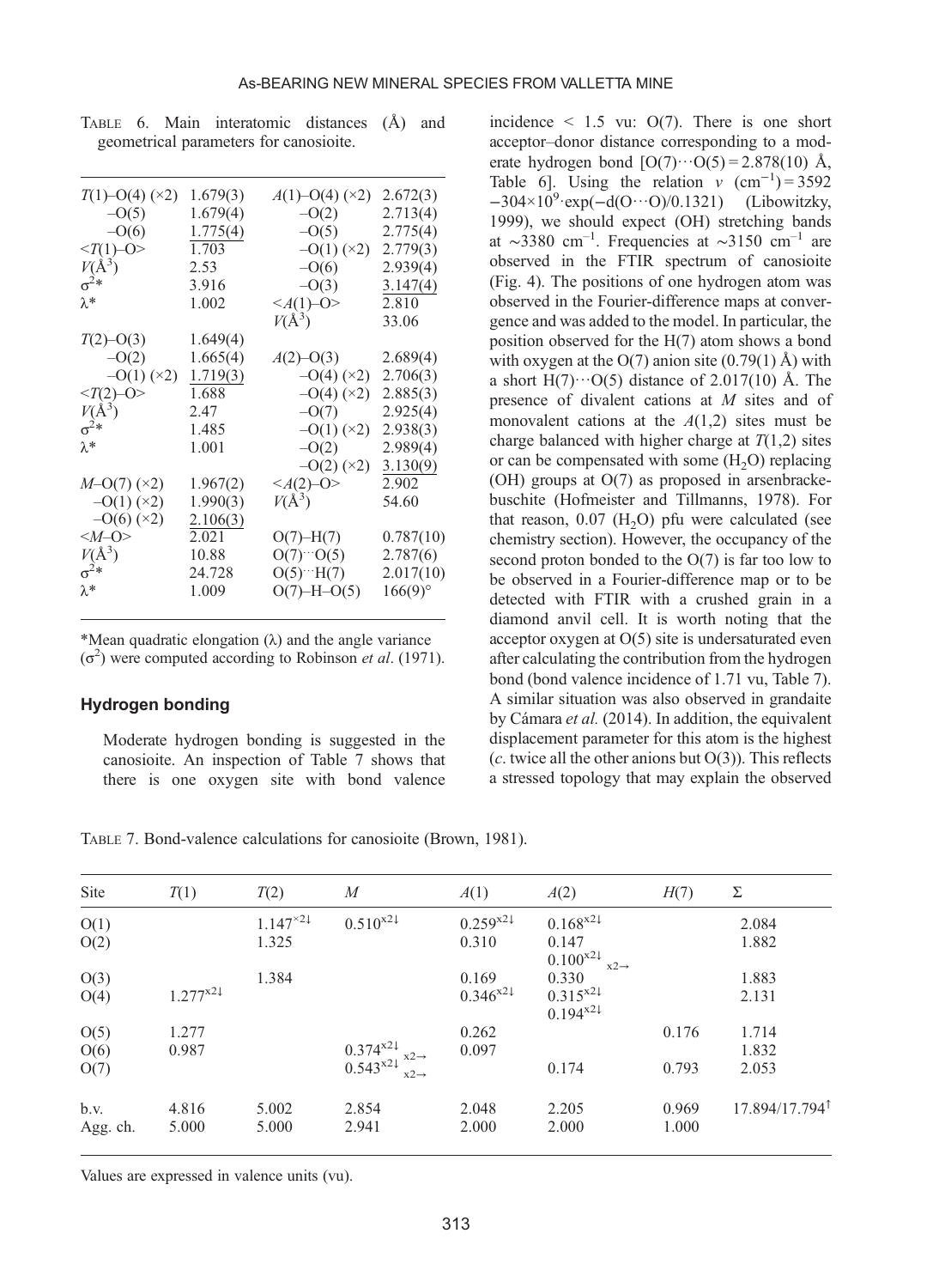<span id="page-9-0"></span>

FIG. 6. Detail of the canosioite structure showing: (a) the chains of Fe<sup>3+</sup> octahedral (projected onto [010]), AsO<sub>4</sub> groups and interstitial large cations; (b) a detail of the  $(101)$  plane perpendicular to the hydrogen bonds. Orange: As tetrahedra (dark  $T(1)$ , light  $T(2)$ ); blue: Fe<sup>3+</sup> octahedra; green: Ba sites (dark  $A(1)$ , light  $A(2)$ ); white: H sites; red: oxygen sites.  $O-H\cdots O$  bond showed with a dashed black line. Thermal displacement ellipsoids shown at 95% probability.

higher distortion at the  $T(1)$  site. Moreover, the hydrogen bonds are perpendicular to the  $(101)$ plane (shown in pink in Fig. 6b), which limits the junction of the  $[M^{3+,2+}(T^{5+}O_4)_2X]$  units and that includes the  $A(1)$  sites as well as the O(3) and O(5) anion sites. We hypothesize that this could be a particular weak plane in the structure of these compounds, although no parting has been observed ( probably due to the scarcity of material).

#### Related minerals

Canosioite,  $Ba_2Fe^{3+}(AsO_4)_2(OH)$ , is the Asdominant analogue of gamagarite,  $Ba_2Fe^{3+}(\text{VO}_4)_{2}$ (OH,H2O) and the Ba-dominant analogue of arsenbrackebuschite,  $Pb_2Fe^{3+}(AsO_4)_2(OH,H_2O)$ . It is the first Ba member of the arsenbrackebuschite group of the brackebuschite supergroup [\(Table 8](#page-10-0)). Group nomenclature follows IMA rules [\(Mills](#page-12-0) et al., [2009](#page-12-0)). Subgroups are divided on the basis of the charge species dominance at the  $T$  sites. The crystal chemistry of this supergroup is under study as part of a broader project. The observed composition with a significant amount of  $Mn^{3+}$  at the *M* site opens the possibility for a possible end-member As-dominant analogue of tokyoite  $Ba<sub>2</sub>Mn<sup>3+</sup>$  (VO<sub>4</sub>)<sub>2</sub>(OH). We have reported a comparison of the properties of the members of the arsenbrackebuschite-group in Cámara et al. (2014). In terms of lattice parameters, canosioite is the one showing the largest cell volume among arsenbrackebuschite-group minerals: 405.73(4)  $\AA^3$  vs. 391.2, 384.2(4) and 366.62(4)  $\AA^3$ , for arsenbrackebuschite, feinglosite and grandaite, respectively. This is mostly due to the increase of all three lattice parameters. Compared to arsenbrackebuschite, canosioite has larger cell parameters due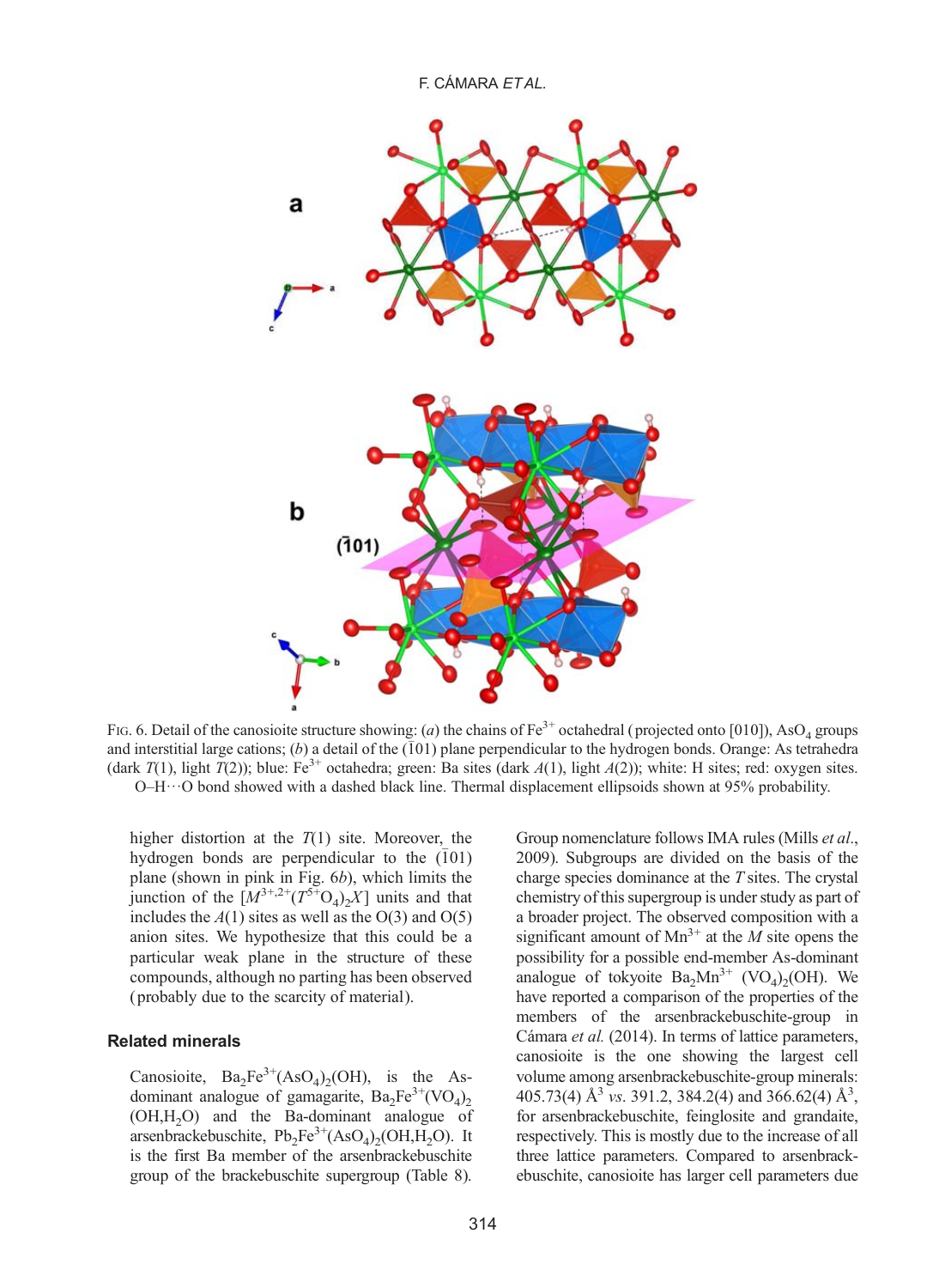<span id="page-10-0"></span>TABLE 8. The brackebuschite supergroup (references are given in brackets).

|                                                                                                                                                       | <b>Brackebuschite supergroup,</b> $A1^{2+} A2^{2+}$ [ $(M_x^3, M_{1-x}^2)$ [ $N(T_x^5, T_{1-x}^6)$ O <sub>4</sub> ] <sub>2</sub> (X <sup>-</sup> ,X)                                                                                                    |                                                                                                   |                                                                                                                                                                                                                    |
|-------------------------------------------------------------------------------------------------------------------------------------------------------|---------------------------------------------------------------------------------------------------------------------------------------------------------------------------------------------------------------------------------------------------------|---------------------------------------------------------------------------------------------------|--------------------------------------------------------------------------------------------------------------------------------------------------------------------------------------------------------------------|
| Arsenbrackebuschite group<br>dominant at $T = As$<br>Arsenbrackebuschite <sup>(1)(2)</sup><br>$Pb_2Fe^{3+}(AsO_4)_2(OH,H_2O)$                         | Brackebuschite group<br>dominant at $T = V$<br>Brackebuschite <sup>(6)(8)(9)(10)(11)</sup><br>$Pb_2Mn^{3+}({\rm VO}_4)_2(OH)$                                                                                                                           | Goedkenite group<br>dominant at $T = P$<br>Bearthite <sup>(18)(19)(20)</sup><br>$Ca2Al(PO4)2(OH)$ | <b>Tsumebite group</b><br>dominant at $T = (P \text{ or } As) + (S \text{ or } V)$<br>Arsentsumebite <sup>(3)(4)(5)</sup><br>$Pb_2Cu[(AsO_4)(SO_4)](OH)$                                                           |
| Feinglosite $(7)$<br>$Pb_2Zn(AsO_4)_2(OH,H_2O)$<br>Grandaite <sup>(29)</sup><br>$Sr2Al(AsO4)2(OH)$<br>Canosioite $(31)$<br>$Ba_2Fe^{3+}(AsO_4)_2(OH)$ | Calderónite* <sup>(12)</sup><br>$Pb_2Fe^{3+}({\rm VO}_4)_2({\rm OH})$<br>Gamagarite <sup>(13)(14)(15)</sup><br>$Ba_2Fe^{3+}(VO_4)_2(OH,H_2O)$<br>Heyite* $(16)(30)$<br>$Pb_5Fe_2^{2+}(VO_4)_2O_4$<br>Tokyoite $(17)$<br>$Ba_2Mn^{3+}({\rm VO}_4)_2(OH)$ | Goedkenite <sup>(24)</sup><br>$\rm Sr_2Al(PO_4)_2(OH)$                                            | Bushmakinite <sup>(21)(22)(23)</sup><br>$Pb2Al[(PO4)(VO4)](OH)$<br>Ferribushmakinite <sup>(30)</sup><br>$Pb_2Fe^{3+}[(PO_4)(VO_4)](OH)$<br>Tsumebite <sup>(10)(25)(25)(25)(28)</sup><br>$Pb_2Cu[(PO_4)(SO_4)](OH)$ |

Refs: <sup>(1)</sup>[Abraham](#page-11-0) et al. (1978); <sup>(2)</sup>[Hofmeister](#page-11-0) and Tillmanns (1978); <sup>(3)</sup>Vésignié, J.P.L. (1935); <sup>(4)</sup>[Bideaux](#page-11-0) et al. (1966); <sup>(5)</sup>[Zubkova](#page-12-0) et al. (2002); <sup>(6)</sup>[Brackebusch](#page-11-0) et al. [\(1883\)](#page-11-0); <sup>(7)</sup>Clark et al. [\(1997\)](#page-11-0); <sup>(8)</sup>[Rammelsberg](#page-12-0) (1880); <sup>(9)</sup>[Donaldson](#page-11-0) and Barnes (1955); <sup>(10)</sup>Fanfani and Zanazzi [\(1967\)](#page-11-0); <sup>(11)</sup>Foley et al. (1997); <sup>(12)</sup>González del Tánago et al. (2003); <sup>(13)</sup>de Villiers (1943); <sup>(14)</sup>[Harlow](#page-11-0) et al. (1984); <sup>(15)</sup>Basso et al. [\(1987\)](#page-11-0); <sup>(16)</sup>[Williams](#page-12-0) (1973); <sup>(17)</sup>[Matsubara](#page-12-0) et al. (2004); <sup>(18)</sup>Brunet et al. [\(1993\)](#page-11-0); <sup>(19)</sup>[Brunet](#page-11-0) and [Chopin](#page-11-0) (1995); <sup>(20)</sup>Roth [\(2007\)](#page-12-0); <sup>(21)</sup>Pekov *et al.* [\(2002\)](#page-12-0); <sup>(22)</sup>[Yakubovich](#page-12-0) *et al.* (2002); <sup>(23)</sup>Pekov (2007); <sup>(24)</sup>Moore *et al.* [\(1975\)](#page-12-0); <sup>(25)</sup>Rosický [\(1912\)](#page-11-0); <sup>(26)</sup>Busz (1912); <sup>(26)</sup>[Spencer](#page-12-0) (1913); <sup>(28)</sup>[Nichols](#page-12-0) (1966); <sup>(29)</sup>[Cámara](#page-11-0) et al. (2014); <sup>(30)</sup>Kampf et al. (2015); <sup>(31)</sup>this study; \*recent examination on the holotype specimen (BM1972,194) has confirmed the structural correspondence of heyite and calderónite ([Kampf](#page-11-0) et al., 2015).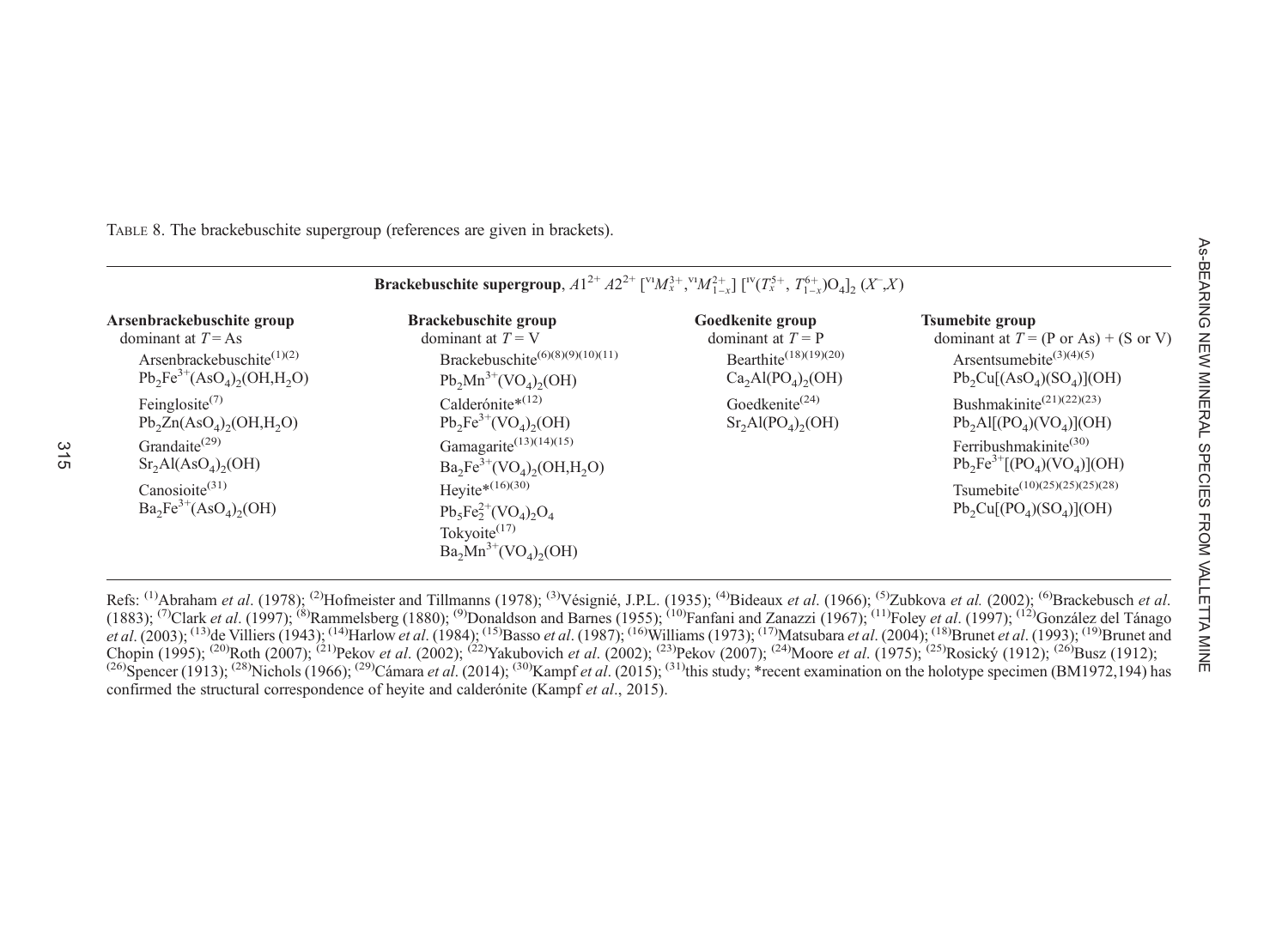<span id="page-11-0"></span>to the substitution of lead by larger barium. In the Strunz System [\(Strunz and Nickel, 2001](#page-12-0)) canosioite fits in subdivision 8.B.G, phosphates, etc. with additional anions, without H<sub>2</sub>O, with medium-sized and large cations (OH, etc.).

#### Acknowledgements

The careful review of Peter Leverett and two anonymous reviewer are thanked. Authors wish to thank Bruno Lombardo (CNR-IGG- Torino), Gian Carlo Piccoli, Paolo Bosio and Aldo Marino for their assessment support in field work at Valletta. Marco Nervo (Centro Conservazione e Restauro "La Venaria Reale", Torino Italy) and Tommaso Poli (University of Torino) are thanked for granting access to the FTIR facilities. Raul Carampin (CNR-IGG-Padova, Italy) is thanked for his support on the WDS analysis. FC and EB thank the MIUR and the AMI for the co-funding of a research contract for EB for the year 2013-2014.

#### **References**

- Abraham, K., Kautz, K., Tillmanns, E. and Walenta, K. (1978) Arsenbrackebuschite,  $Pb_2(Fe,Zn)(OH,H_2O)$  $[AsO<sub>4</sub>]$ <sub>2</sub>, a new arsenate mineral. Neues Jahrbuch für Mineralogie, Monatshefte, 193–196.
- Basso, R., Palenzona, A. and Zefiro, L. (1987) Gamagarite: new occurrence and crystal structure refinement. Neues Jahrbuch für Mineralogie, Monatshefte, 295–304.
- Bideaux, R.A., Nichols, M.C. and Williams, S.A. (1966) The arsenate analog of tsumebite, a new mineral. American Mineralogist, 51, 258–259.
- Brackebusch, L., Rammelsberg, C., Doering, A. and Websky, M. (1883) Sobre los vanadatos naturales de las provincias de Córdoba y San Luis (República Argentina). Boletín de la Academia Nacional de Ciencias (Córdoba), 5, 439–524.
- Brown, I.D. (1981) The bond-valence method: an empirical approach to chemical structure and bonding. Pp. 1–30 in: Structure and Bonding in Crystals II, (M. O'Keeffe and A. Navrotsky, editors). Academic Press, New York.
- Brunet, F., Gebert, W., Medenbach, O. and Tillmanns, E. (1993) Bearthite,  $Ca<sub>2</sub>AI[PO<sub>4</sub>]<sub>2</sub>(OH)$ , a new mineral from high-pressure terranes of the western Alps. Schweizerische Mineralogische und Petrographische Mitteilungen, 73, 1–9.
- Brunet, F. and Chopin, C. (1995) Bearthite,  $Ca<sub>2</sub>Al$  $(PO<sub>4</sub>), OH:$  stability, thermodynamic properties and phase relations. Contributions to Mineralogy and Petrology, 121, 258–266.
- Busz, K. (1912) Tsumebit, ein neues Mineral von Otavi und Zinnsteinkristalle. Deutschen Naturforscher und Årtze in Münster, 84, 230–230.
- Cámara, F., Ciriotti, M.E., Bittarello, E., Nestola, F., Bellatreccia, F., Massimi, F., Radica, F., Costa, E., Benna, P. and Piccoli, G.C. (2014) Arsenic-bearing new mineral species from Valletta mine, Maira Valley, Piedmont, Italy: I. Grandaite,  $Sr_2Al(AsO<sub>4</sub>)<sub>2</sub>(OH)$ , description and crystal structure. Mineralogical Magazine, 78, 757–774.
- Cámara, F., Bittarello, E., Ciriotti, M.E., Nestola, F., Radica, F., Marchesini, M. (2015a) As-bearing new mineral species from Valletta mine, Maira Valley, Piedmont, Italy: II. Braccoite, NaM $n_{\epsilon}^{2+}$  $[Si<sub>5</sub>AsO<sub>17</sub>(OH)](OH)$ , description and crystal structure. Mineralogical Magazine, 79, 171–189.
- Cámara, F., Bittarello, E., Ciriotti, M.E., Nestola, F., Radica, F., Massimi, F., Balestra, C. and Bracco, R. (2015b) Canosioite, IMA 2015–030. CNMNC Newsletter No. 26, August 2015, page 945; Mineralogical Magazine, 79, 941–947.
- Clark, A.M., Criddle, A.J., Roberts, A.C., Bonardi, M. and Moffatt, E.A. (1997) Feinglosite, a new mineral related to brackebuschite, from Tsumeb, Namibia. Mineralogical Magazine, 61, 285–289.
- de Villiers, J.E. (1943) Gamagarite, a new vanadium mineral from the Postmasburg manganese deposits. American Mineralogist, 28, 329–335.
- Donaldson, D.M. and Barnes, W.H. (1955) The structures of the minerals of the descloizite group and adelite groups: III – brackenbuschite. American Mineralogist, 40, 597–613.
- Fanfani, L. and Zanazzi, P.F. (1967) Structural similarities of some secondary lead minerals. Mineralogical Magazine, 36, 522–529.
- Farmer V.C. (1974) The Infrared Spectra of Minerals. Mineralogical Society, London, 539 pp.
- Foley, J.A., Hughes, J.M. and Lange, D. (1997) The atomic arrangement of brackebuschite, redefined as  $Pb_2(Mn^{3+},Fe^{3+})(VO_4)_2(OH)$ , and comments on  $Mn^{3+}$ <br>octahedra. The Canadian Mineralogist. 35. The Canadian Mineralogist, 1027–1033.
- González del Tánago, J., La Iglesia, Á., Rius, J. and Fernández Santín, S. (2003) Calderónite, a new leadiron-vanadate of the brackebuschite group. American Mineralogist, 88, 1703–1708.
- Harlow, G.E., Dunn, P.J. and Rossman, G.R. (1984) Gamagarite: a re-examination and comparison with brackebuschite-like minerals. American Mineralogist, 69, 803–806.
- Hofmeister, W. and Tillmanns, E. (1978) Strukturelle Untersuchungen an Arsenbrackebuschit. Tschermaks Mineralogische und Petrographische Mitteilungen, 25, 153–163.
- Kampf, A.R., Adams, P.M., Nash, B.P. and Marty, J. (2015) Ferribushmakinite,  $Pb_2Fe^{3+}(PO_4)(VO_4)(OH)$ , the  $Fe<sup>3+</sup>$  analogue of bushmakinite from the Silver Coin mine, Valmy, Nevada. Mineralogical Magazine, 79, 661–669.